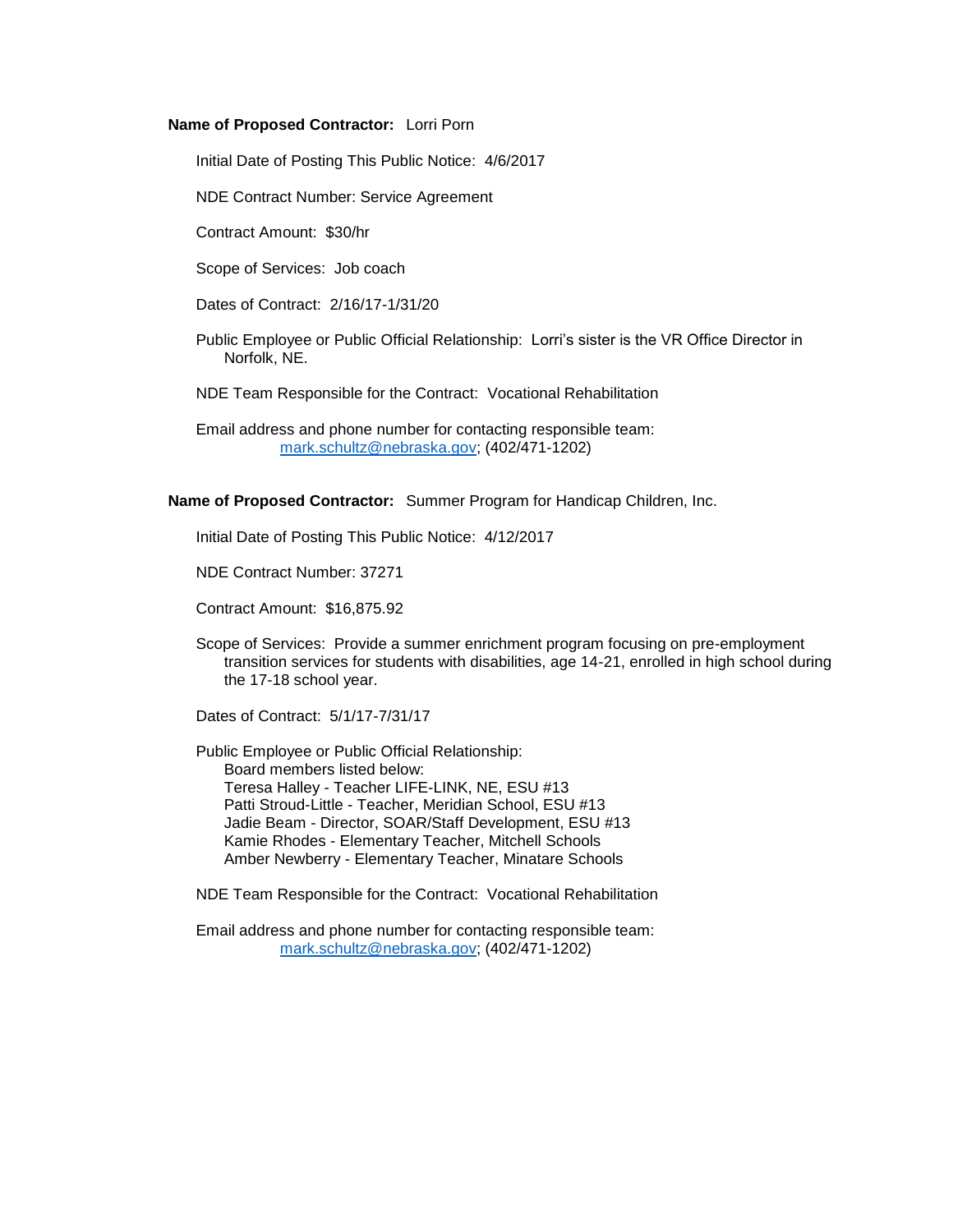### **Name of Proposed Contractor:** Disability Rights Nebraska

Initial Date of Posting This Public Notice: 4/12/2017

NDE Contract Number: 37274

Contract Amount: \$46,585

Scope of Services: Provide a summer enrichment program in the Lincoln area focusing on pre-employment transition services for students with disabilities, age 14-21, enrolled in high school during the 17-18 school year.

Dates of Contract: 5/8/17-8/31/17

Public Employee or Public Official Relationship: Board members listed below: Claude Louishomme, Professor, UNK Pat Cottingham, Instructor, Southeast Community College

NDE Team Responsible for the Contract: Vocational Rehabilitation

Email address and phone number for contacting responsible team: [mark.schultz@nebraska.gov;](mailto:mark.schultz@nebraska.gov) (402/471-1202)

### **Name of Proposed Contractor:** Disability Rights Nebraska

Initial Date of Posting This Public Notice: 4/12/2017

NDE Contract Number: 37275

Contract Amount: \$11,770

Scope of Services: Provide a summer enrichment program in the Scottsbluff area focusing on pre-employment transition services for students with disabilities, age 14-21, enrolled in high school during the 17-18 school year.

Dates of Contract: 5/8/17-8/31/17

Public Employee or Public Official Relationship: Board members listed below: Claude Louishomme, Professor, UNK Pat Cottingham, Instructor, Southeast Community College

NDE Team Responsible for the Contract: Vocational Rehabilitation

Email address and phone number for contacting responsible team: [mark.schultz@nebraska.gov;](mailto:mark.schultz@nebraska.gov) (402/471-1202)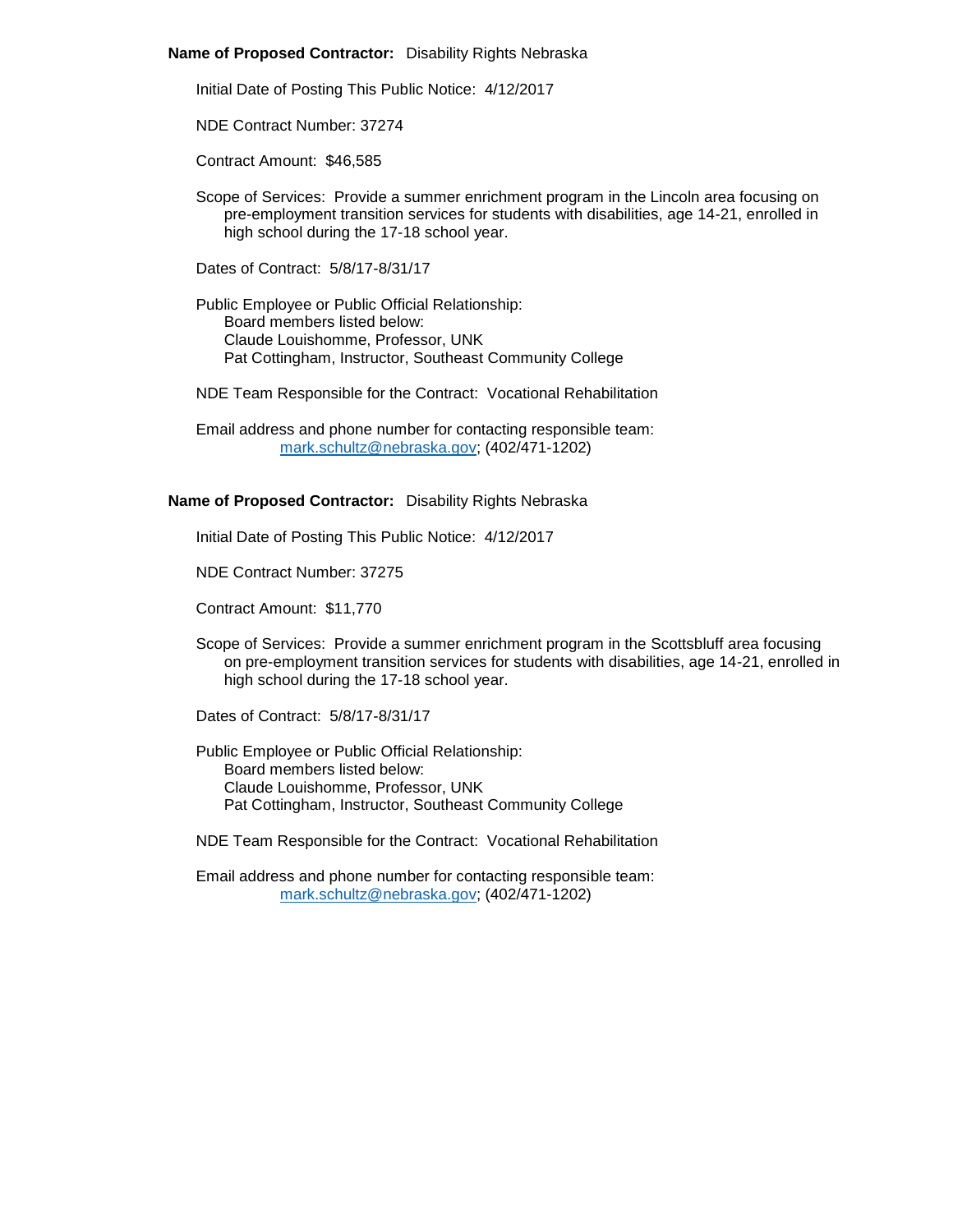### **Name of Proposed Contractor:** Nebraska Council of School Administrators

Initial Date of Posting This Public Notice: 4/18/2017

NDE Contract Number: 37281

Contract Amount: \$24,000

Scope of Services: Assist NDE with 2017 Administrators' Days.

Dates of Contract: 6/1/17-8/31/17

Public Employee or Public Official Relationship: Board members are employed by school districts as listed below.

> Mike Sieh, Superintendent, Stanton Community Schools Mike Apple, Superintendent, Ogallala Public Schools Jeff Schneider, Business Manager, Hastings Public Schools John Brazell, Business Manager, Beatrice Public Schools Mark Johnson, Principal, Bryant Elementary, Kearney Jim Widdlfield, Principal, Gothenburg Public Schools Wendy Kemling-Horner, Special Ed Supervisor, Scottsbluff Public Schools Missy Dobish, Special Ed Supervisor, Kearney Public Schools Troy Lurz, Principal, Gibbon High Schools Steve Adkisson, Principal, Fillmore Central Middle School Ryan Ricenbaw, Principal, Waverly High School Dr. John Skretta, Superintendent, Norris School District Brad Dahl, Executive Director, Fremont Public Schools Jason Calahan, Elementary Principal, Hershey Public Schools Jason Harris, Executive Director of Student Services/Special Education Columbus Public Schools Brandon Mowinkel, Secondary Principal, Milford High School Dave Kaslon, Assistant Superintendent, Blair Public Schools

NDE Team Responsible for the Contract: Brian Halstead

Email address and phone number for contacting responsible team: [brian.halstead@nebraska.gov;](mailto:brian.halstead@nebraska.gov) (402/471-0732)

### **Name of Proposed Contractor:** Beth Ann Nelson

Initial Date of Posting This Public Notice: 4/19/2017

NDE Contract Number: 37283

Contract Amount: \$6,000

- Scope of Services: Participate in meetings and workshops to provide input into statewide testing.
- Dates of Contract: 5/1/17-6/30/17
- Public Employee or Public Official Relationship: Beth Ann is an Administrator at Norfolk Public Schools.

NDE Team Responsible for the Contract: Assessment

Email address and phone number for contacting responsible team: [valorie.foy@nebraska.gov;](mailto:valorie.foy@nebraska.gov) (402/471-6469)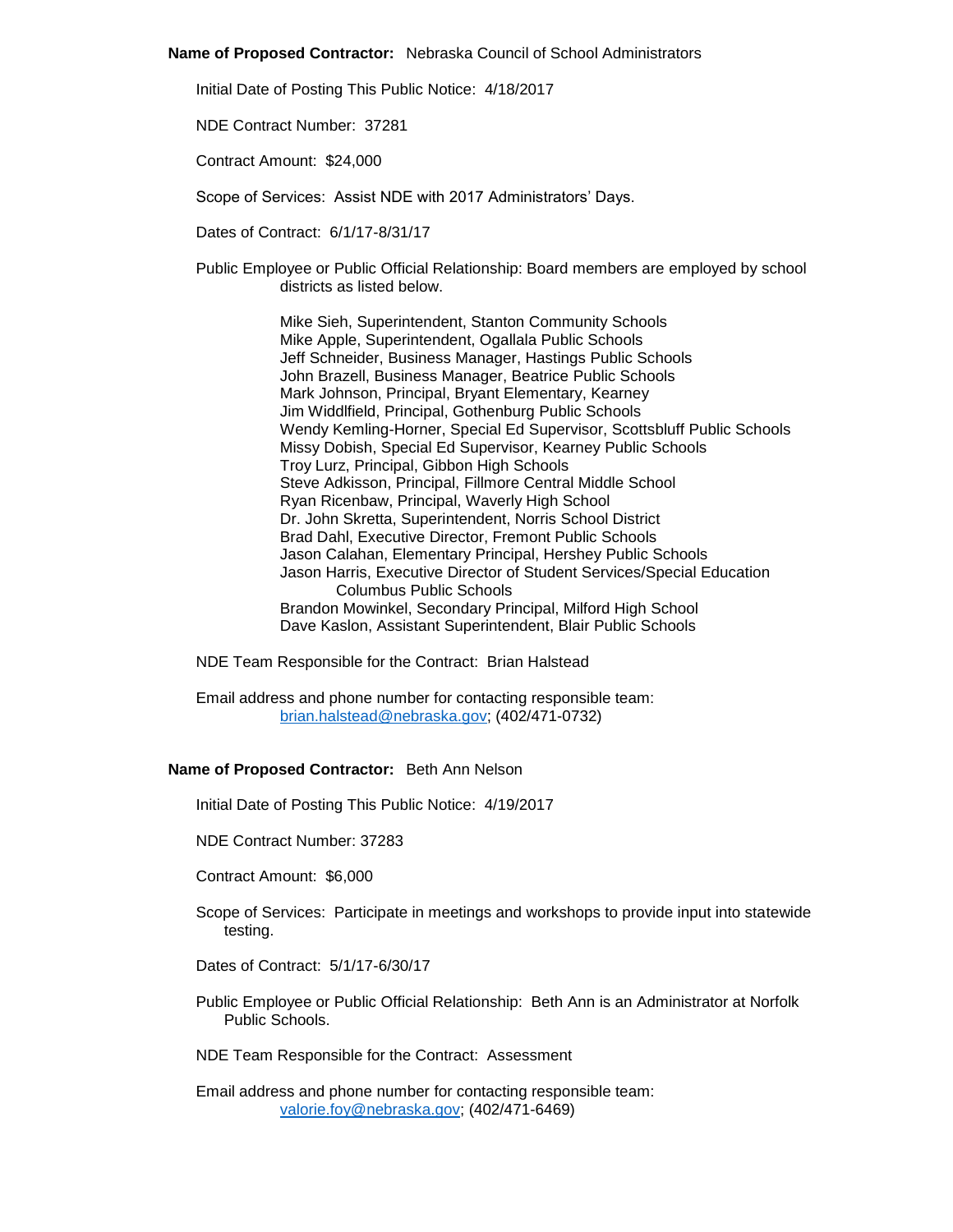# **Name of Proposed Contractor:** Amy Trauernicht

Initial Date of Posting This Public Notice: 4/19/2017

NDE Contract Number: 37284

Contract Amount: \$6,000

Scope of Services: Participate in meetings and workshops to provide input into statewide testing.

Dates of Contract: 5/1/17-6/30/17

Public Employee or Public Official Relationship: Amy is a Staff Developer at ESU #13.

NDE Team Responsible for the Contract: Assessment

Email address and phone number for contacting responsible team: [valorie.foy@nebraska.gov;](mailto:valorie.foy@nebraska.gov) (402/471-6469)

### **Name of Proposed Contractor:** Kandy Wade

Initial Date of Posting This Public Notice: 4/21/2017

NDE Contract Number: 37292

Contract Amount: \$20,000

Scope of Services: Provide Coaching and training services for the Step Up To Quality program.

Dates of Contract: 5/1/17 – 4/30/18

Public Employee or Public Official Relationship: Kandy is a part time para educator for Lincoln Public Schools.

NDE Team Responsible for the Contract: Early Childhood

Email address and phone number for contacting responsible team: [melody.hobson@nebraska.gov;](mailto:melody.hobson@nebraska.gov) (402/471-0263)

## **Name of Proposed Contractor:** Caryn Ziettlow

Initial Date of Posting This Public Notice: 4/24/17

NDE Contract Number: 37294

Contract Amount: \$6,000

Scope of Services: Participate in meetings and workshops facilitated by NDE staff to provide input into statewide testing.

Dates of Contract: 5/1/17 – 6/30/17

Public Employee or Public Official Relationship: Caryn is a professional developer for ESU 2.

NDE Team Responsible for the Contract: Assessment

Email address and phone number for contacting responsible team: [Valorie.foy@nebraska.gov](mailto:Valorie.foy@nebraska.gov) (402/471-2495)